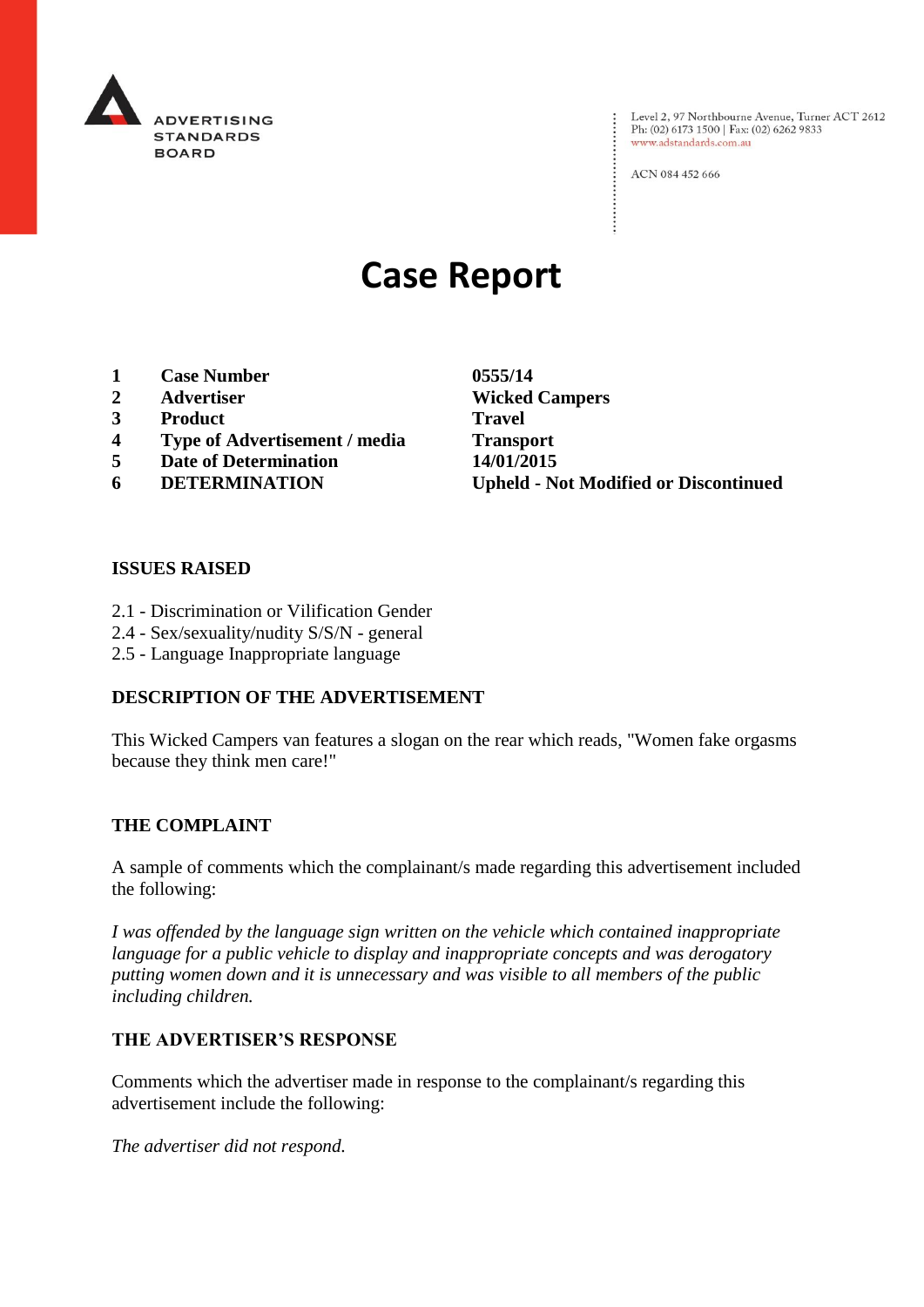# **THE DETERMINATION**

The Advertising Standards Board ("Board") considered whether this advertisement breaches Section 2 of the Advertiser Code of Ethics (the "Code").

The Board noted the complainant's concern that the advertisement features text that is derogatory to women and contains language about a topic that is inappropriate for viewing by a broad audience.

The Board viewed the advertisement and noted the advertiser had not provided a response.

The Board considered whether the advertisement complied with Section 2.1 of the Code which requires that 'advertisements shall not portray or depict material in a way which discriminates against or vilifies a person or section of the community on account of race, ethnicity, nationality, gender, age, sexual preference, religion, disability, mental illness or political belief.'

The Board noted that the text on the van reads: "women fake orgasms because they think men care"

The Board noted that the same slogan had been complained about previously (ref: 0236/08) however the Board were unable to make a determination at the time as there was no image available.

The Board noted that the statement could be considered to be discriminatory toward either men or women. The Board noted that the complaint's concerns were relating to the statement being derogatory toward women. The Board considered that the statement does refer to women faking orgasms because it would be more pleasing to their male partner.

The Board agreed with the complainants view that the statement's suggestion that men don't care about women is likely to be offensive to some people but did not reach a level that was considered discriminatory.

The Board considered overall that the advertisement does not portray or depict material in a way which discriminates against or vilifies a person or section of the community on account of their gender.

The Board then considered whether the advertisement was in breach of Section 2.4 of the Code. Section 2.4 of the Code states: "Advertising or Marketing Communications shall treat sex, sexuality and nudity with sensitivity to the relevant audience".

The Board noted it had previously upheld slogans for the same advertiser that contained statements of a sexual nature. Specifically in case 0363/14 where: "The Board noted that the advertisement makes reference to a sexual act ("a blowjob a day beats an apple)."

In the case mentioned above the Board considered that the reference to a blow job is blatantly sexual and is not appropriate for a broad community who could easily see this advertisement.